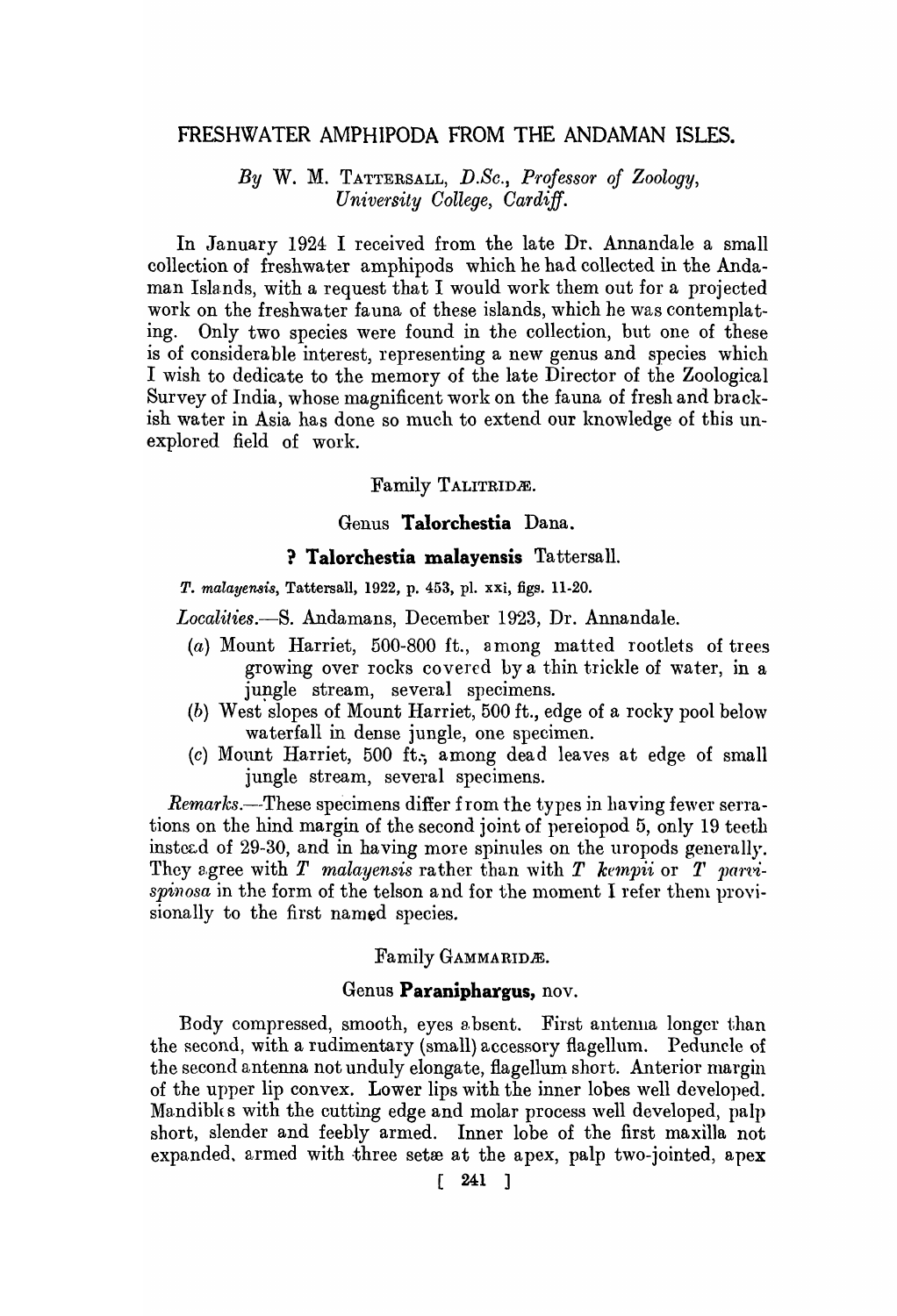armed with a few feeble seta. Second gnathopods larger than the first. Last three thoracic limbs of subequal size, basal joint expanded. Uropods one and two well developed \vith the rami subequal. Uropod three longer than uropods one and two, inner branch rudimentary and scale-like, outer branch one-jointed. Telson cleft to the base.

This genus is closely related to the *Niphargus* group of genera but differs from hitherto described forms in points which appear, in the present state of our knowledge, to be of generic value.

It differs from *Niphargus* in having the gnathopods unequal in size  $\epsilon$ nd the outer ramus of the third uropods one-jointed. Chilton (1923 (1)), however, has recently described a species of *Niphargus* from India, N. *indicus*, in which the third uropods are one-jointed but the gnathopods are more or less subequal in development.

On the other hand, Chilton has described three species of *Niphargus,*  N. *chilkensis,* N. *philippensis,* and *N. australiensis,* in which the second gna thopods are larger than the first and differ from them considerably in shape. The outer ramus of the third uropod is, however, at least in the first two species, two-jointed and of the typical *Niphargus* form. Chilton does not describe the uropods of *N. australiensis.* 

*Paraniphargus* differs from *Neoniphargus* by the absence of eyes and by the unequal development of the gnathopods, and from *Niphargopis,* Chevreux (1922), by the form of the first maxilla and by the singlejointed outer ramus of the third uropod. In *Niphargopsis* the inner lobe of the first maxilla is armed with one seta and the outer lobe is very broad with' eleven pectinate and twenty-six simple spines.

In *Pseudoniphargus* Chevreux (1901), the outer ramus of the third uropods is one-jointed but in the male the whole appendage is greatly elongated and simulates the true *Niphargus* type. But this genus may be distinguished from *Paraniphargus* at once by the telson which in *Pseudoniphargus* is almost entire with a shallow emargination at the apex whereas in *Paraniphargus* it is cleft to the base into two distinct halves.

*Paraniphargus* shows no kind of affinity with *Bathyonyx* (Vejdovsky, 1905) another freshwater Amphipod, found in Ireland, and obscurely related to the *Niphargus* group.

It may be distinguished at once from the *Crangonyx* group of genera by the telson, which is entire or but slightly cleft in the latter group and cleft to the base in *Paraniphargus.* 

# **Paraniphargus annandalei,** sp. nov.

(Figs. 1-13.)

*Body* delicate, fragile and compressed, no trace of colour in preserved specimens.

*Head* equal in length to the first two free thoracic somites, lateral lobes slightly produced and rounded.

*Eyes* absent.

*Coxal plates* of the first four free thoracic somites rather deeper than their somites; first three rectangular in shape with a few scattered setæ on the lower and hinder margins; fourth plate (fig.  $11$ ) as wide as high,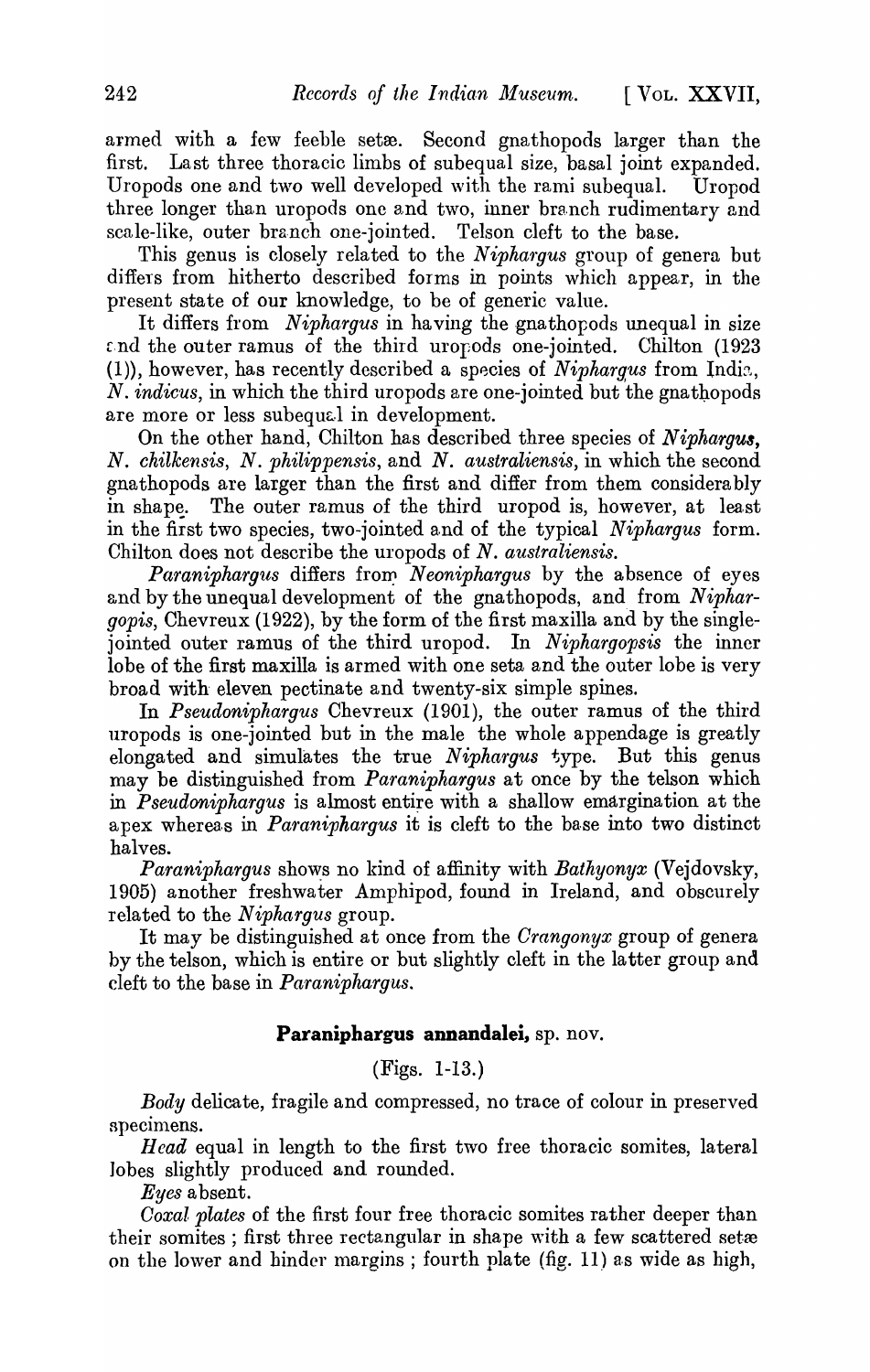deeply excavate on the posterior margin, produced part rounded, a few scattered setæ on the lower margin.

*Fourth abdominal somite* (fig. 1) produced in the mid-dorsal line to a short acute spine.

*Epimeral plates* of the first three abdominal somites (fig. 1) with the lower poition of the hind free margin serrate, the teeth coarse, sharp and distantly placed, 2-3 teeth on the first plate, 3-4 on the second and 4-6 on the third.

*Antennules* (fig. 7) about two thirds of the length of the animal, base. joint of the peduncle about equal in length to the head; second joint



TEXT-FIGURES 1-6.

*Paraniphargus annandalei, gen. et sp. nov. :- Fig. 1, Epimeral plates 2 and 3 and spine* on the posterior dorsal border of the fourth abdominal somite; fig. 2, mandibular palp; fig. 3, lower lip ; fig. 4, first maxilla; fig. 5, second maxilla; fig. 6, tolson.

FIG. 1.  $\times$  37.5. FIGS. 2.6.  $\times$  166.5.

of the peduncle slightly longer than the first and one and a half times  $\epsilon$  s long as the third; flagellum longer than the peduncle, composed of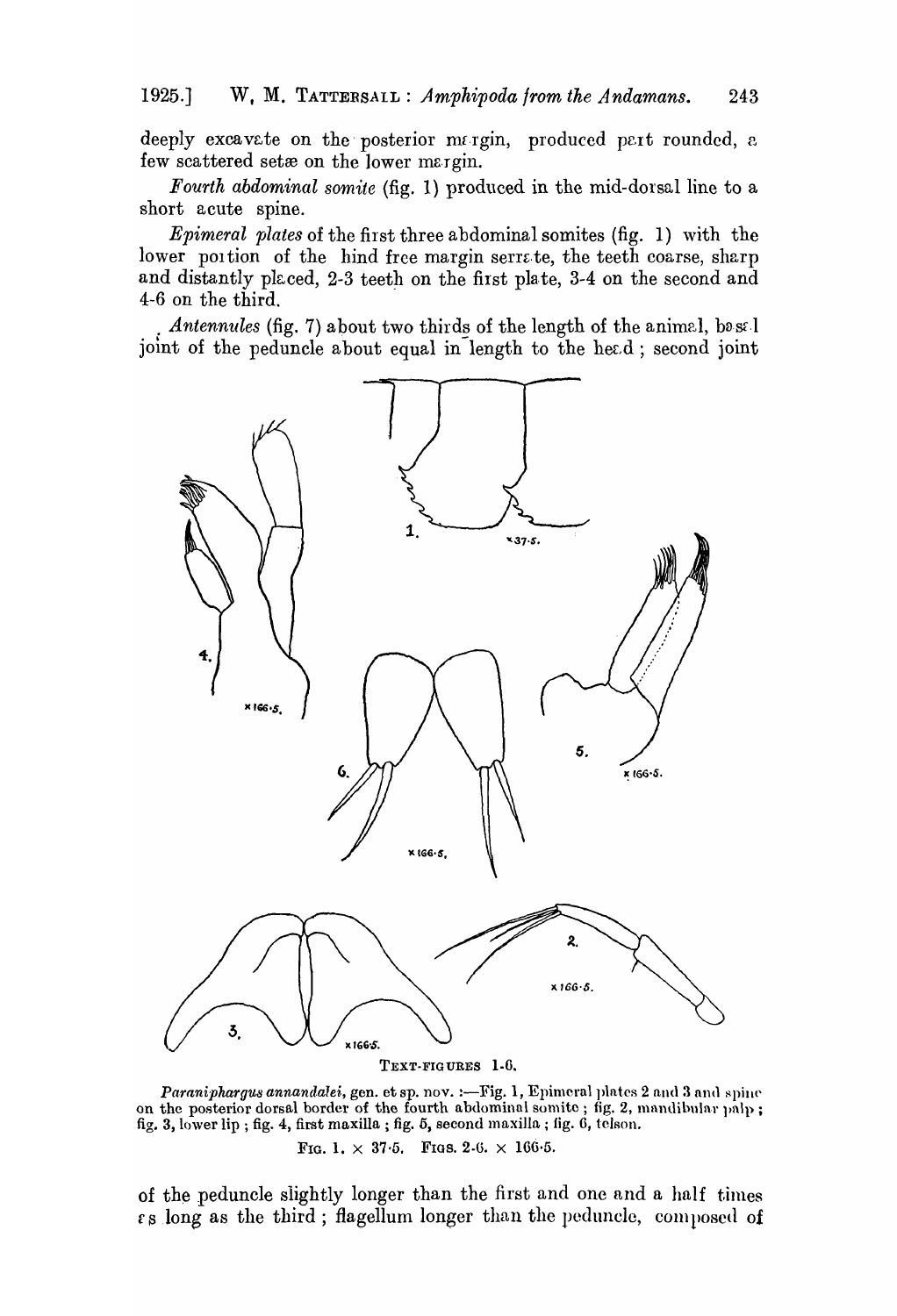15-17 joints; accessory flagellum hardly as long as the first joint of the main flagellum, two-jointed, second joint minute.

*Antennae* (fig. 8) shorter than the antennules; peduncle equal in length to the peduncle of the antennules, fourth and fifth joints subequal in length; flagellum shorter than the peduncle, composed of 7-9 joints.

*Upper lip* with the free border regularly convex.

*Lower lip* (fig. 3) with well developed internal lobes, lateral lobes rounded, posterior projections rather narrow and bluntly pointed.

*Mandible* with the molar process well developed; palp (fig. 2) short and slender and altogether feebly developed, second and third joints subequal in length, third joint armed with three long set at the apex, no other at mature, except a single short seta on the second joint.

*First maxilla* (fig. 4) with the inner lobe small and narrow, with three set $\alpha$  at the apex and none on either margin; outer lobe armed with six barbed spines at the apex; palp not longer than the outer lobe, twojointed, second joint longer than the first with four to six feeble spinules at the apex.

*Second maxilla* (fig. 5) composed of two equal lobes armed with set $\boldsymbol{\mathcal{E}}$ at the apex but none on the margins.

*Maxilliped* quite normal and typical; lobe from the second joint well developed and extending to the middle of the fifth joint; lobe from the third joint longer and broader than that from the second, hardly extending to the distal end of fifth joint; fifth joint larger than the sixth or seventh, latter dactyliform.

*Gnathopod* 1 (fig. 9) small and not greatly developed; second joint very narrow at the point of attachment to the coxal plate, one long seta on the upper margin and two on the lower; fourth joint with a group of four or five long spiniform set to on the distal end of the lower (inner) margin, proximal to which are a number of short very fine set $x$ ; fifth (carpal) joint larger than the fourth, its inner margin armed with three groups of 5-6 setæ; sixth (propodal) joint rhomboidal in shape, not larger than the fifth, its outer and inner margins practically straight and diverging to a truncate, straight palmar margin which is about twothirds to three quarters as wide as the joint is long, inner angle of the pulm almost a right angle and armed with one seta; seventh joint (dactylus) recurved, equal in length to the palmar margin on which it impinges.

*Gnathopod* 2 (fig. 10) larger 'and more robust than gnathopod 1 and considerably different in shape; second joint with a narrow attachment to the coxal plate, with three long set to on the lower margin; fifth (carpal) joint with three groups of set $x$  on the inner margin; sixth (propodal) joint twice as long as the fifth and more robust, inner margin less than helf as long as the outer so that the palmar margin is long and oblique, inner margin armed with a few short rather stout setæ, palmar margin lightly crenulate and armed with about  $10-12$  short fine set $x$ ; on the inner face of the sixth joint just inside the angle of the palm.is a single short stout spine;' seventh joint (dactylus) long and slender, as long as the palmar margin.

*Pereiopods* 1 *and* 2 (fig. 11) {fourth and fifth thoracic limbs) similar In size and form, second joint longer than any of the others, fourth joint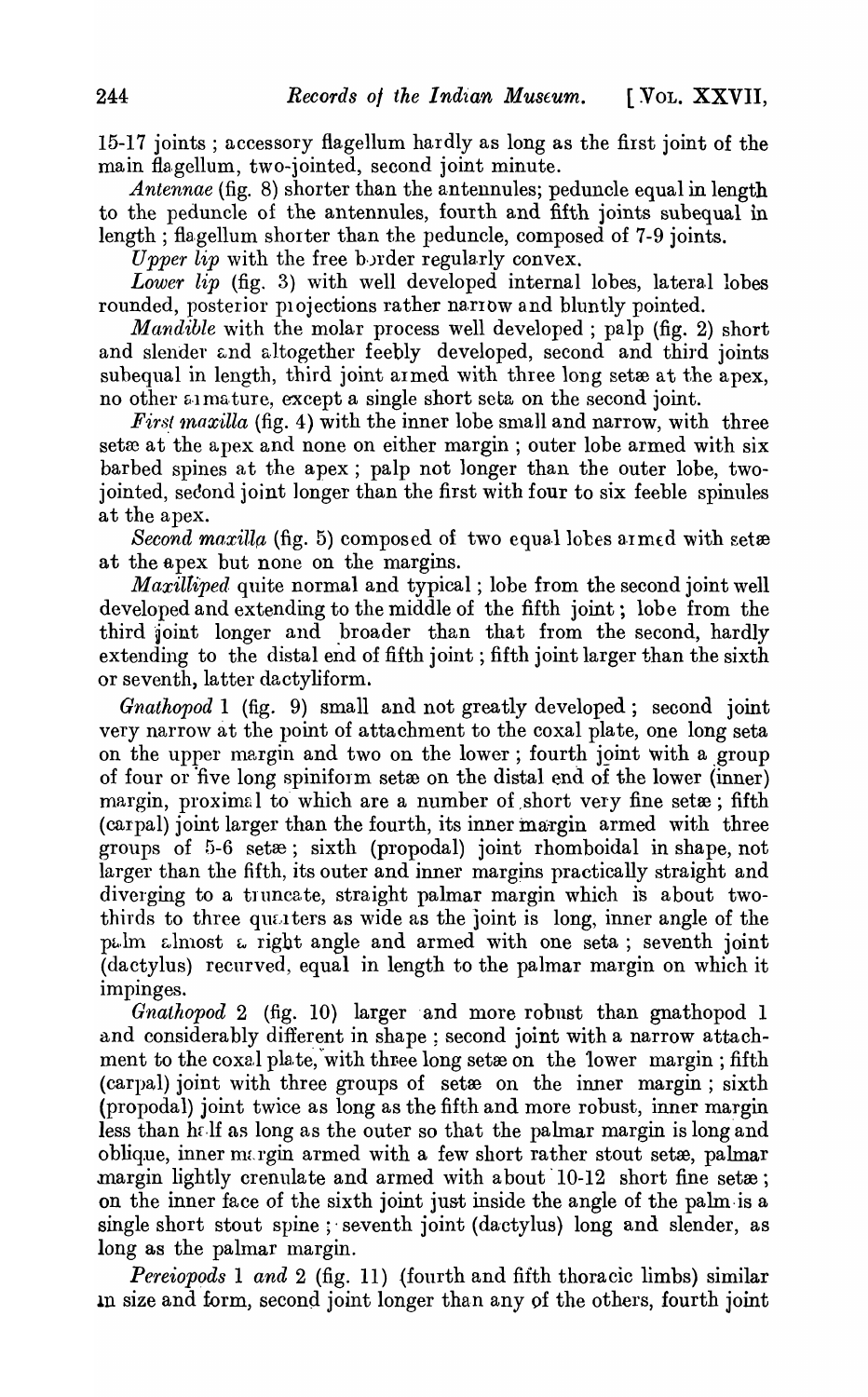as long as but wider than the sixth and both somewhat longer than the fifth; seventh joint scarcely half as long as the sixth; whole limb very feebly armed with a few scattered setee.

*Pereiopods* 3-5 (fig. 12) (sixth to eighth thoracic limbs) essentially of the same form and structure, long and slender limbs, the third shorter than the fourth and fifth which are subequal in length; in all the second joint is expanded and bears 4-5 spines on the front margin, the hind margin serrate with 7-9 rather coarse teeth; the fourth joint is shorter



TEXT-FIGURES 7-13.

*Paraniphargus annandalei*, gen. et sp. nov. :--Fig. 7, Antennule; fig. 8, antenna; fig. 9, first gnathopod ; fig. 10, second gnathopod ; fig. 11, second porciopod ; fig. 12, fifth pereiopod ; fig. 13, third uropod.

All  $\times$  50.

than the fifth and the fifth shorter than the sixth while the joints are successively narrower in that order and their armature consists of few setæ scattered or in small groups; the seventh joint is not more than onethird of the length of the sixth and slightly curved.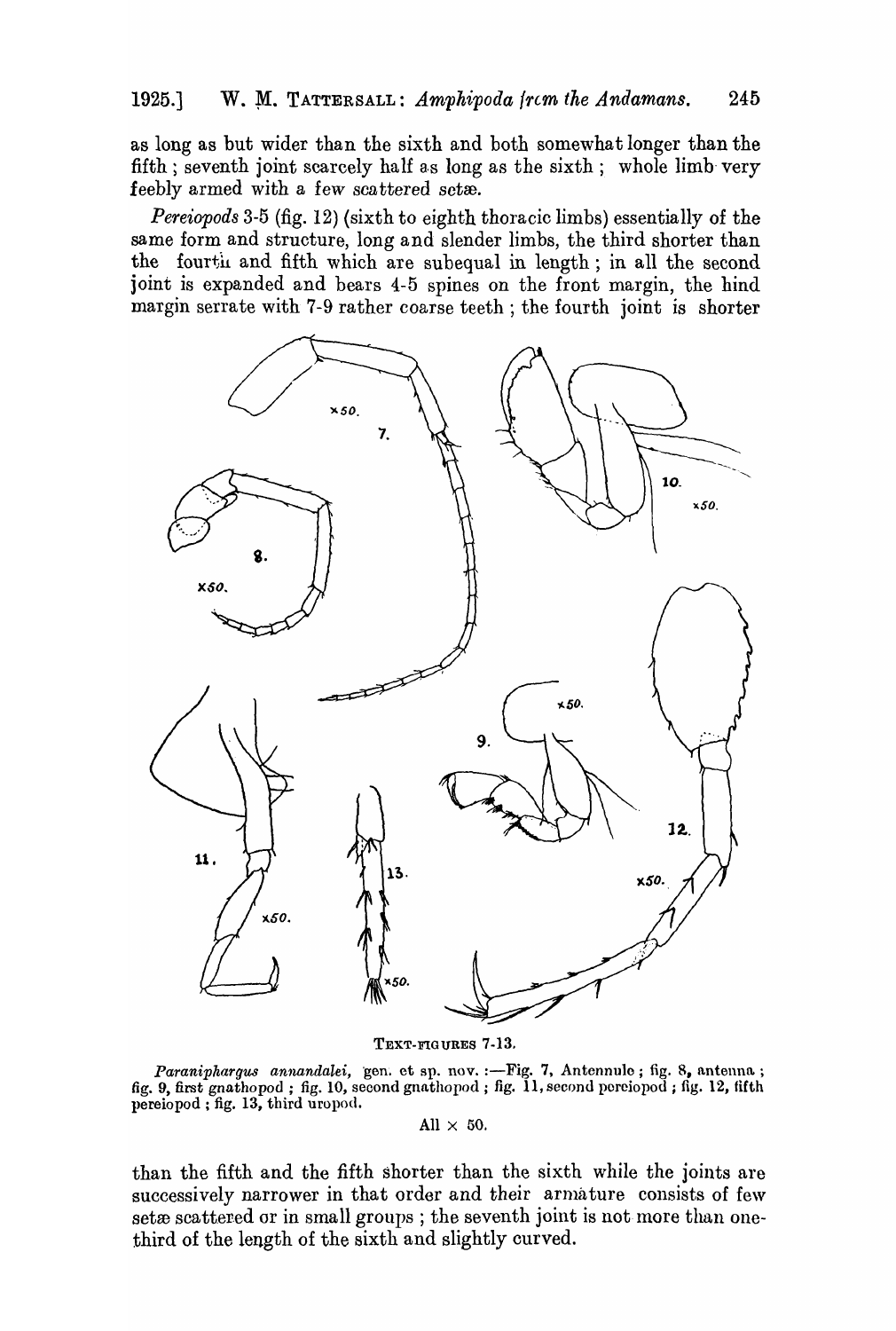*Uropod* 1 with the rami shorter than the peduncle and equal in size; peduncle armed with three spines; the outer ramus with two la teral and four terminal spines, the inner with one lateral and four terminal.

*Uropod* 2 with the rami subequal in length to the peduncle and to each other; outer ramus with one lateral and two terminal spines, the inner with two lateral and a group of four or five terminal spines.

*Uropod* 3 (fig. 13) longer than either of the others; inner ramus small and scale-like and having a single seta at the apex; outer ramus nearly three times as long as the peduncle, one-jointed, with three lateral groups of spines on each margin and a terminal group of five or six spines.

*Telson* (fig. 6) small, cleft to the base, with two divergent lobes each armed with two apical spines.

Length of the largest specimen,  $4 \text{ mm}$ .

*Locality.-S.* Andaman Islands, Mount Harriet, 500-800 feet, among matted rootlets of trees growing over rocks covered by a thin trickle of water in a jungle stream, December 1923, Dr. Annandale, several specimens.

*Remarks.*—The generic position of this interesting species has already been discussed. It approaches most nearly to *Niphargus indicus*  among described forms but can be distinguished from that species by the spine on the fourth abdominal somite, the serrated epimeral plates of the first three abdominal somites and the very different form of the gnathopods. It is an extremely interesting open water form which, in its fragility and absence of colour and eyes, resembles those species which are characteristic of wells and underground waters generally.

#### LIST OF REFERENCES.

- CHEVREUX, E., 1901.—Amphipodes des eaux souterraines de France et d' Algerie. V. *Pseudoniphargus africanus* nov. gen. et. sp. *Bull. Soc. Zool. France, Vol. XXVI, pp. 211-216, 2 text-fig.*
- CHEVREUX, E., 1922.-Sur un nouveau genre d'Amphipodes de la Faune Francaise. *Bull. Mus. Bist. Nat. Paris,* 1922, pp. 487-488, text-figs.
- CHILTON, C., *1920.-Niphargus philippensis,* a new species of Amphipod from the underground waters of the Philippine Islands. *Philippine Jour. Sci.*, Vol. 17, pp. 515-521, pls. i—iii.
- CHILTON, C., 1922.-Fauna of Chilka Lake-Amphipoda. Mem. Ind. *Mus.,* Vol. V, pt. 8, pp. 521-588, text-figs.
- CHILTON, C., 1923 (1).- A blind Amphipod from a mine in Bengal. *Rec. Ind. Mus.,* Vol. XXV, pt. II, pp. 195-196, text-figs.
- CHILTON, C., 1923 (2). Occasional notes on Australian Amphipoda. *Rec. Austr. Mus.,* Vol. XIV, No.2, pp. 79-100, text-figs.
	- EBETNG, T. R. R., 1906.—Das Tierreich. Amphipoda I. Gammaridea,